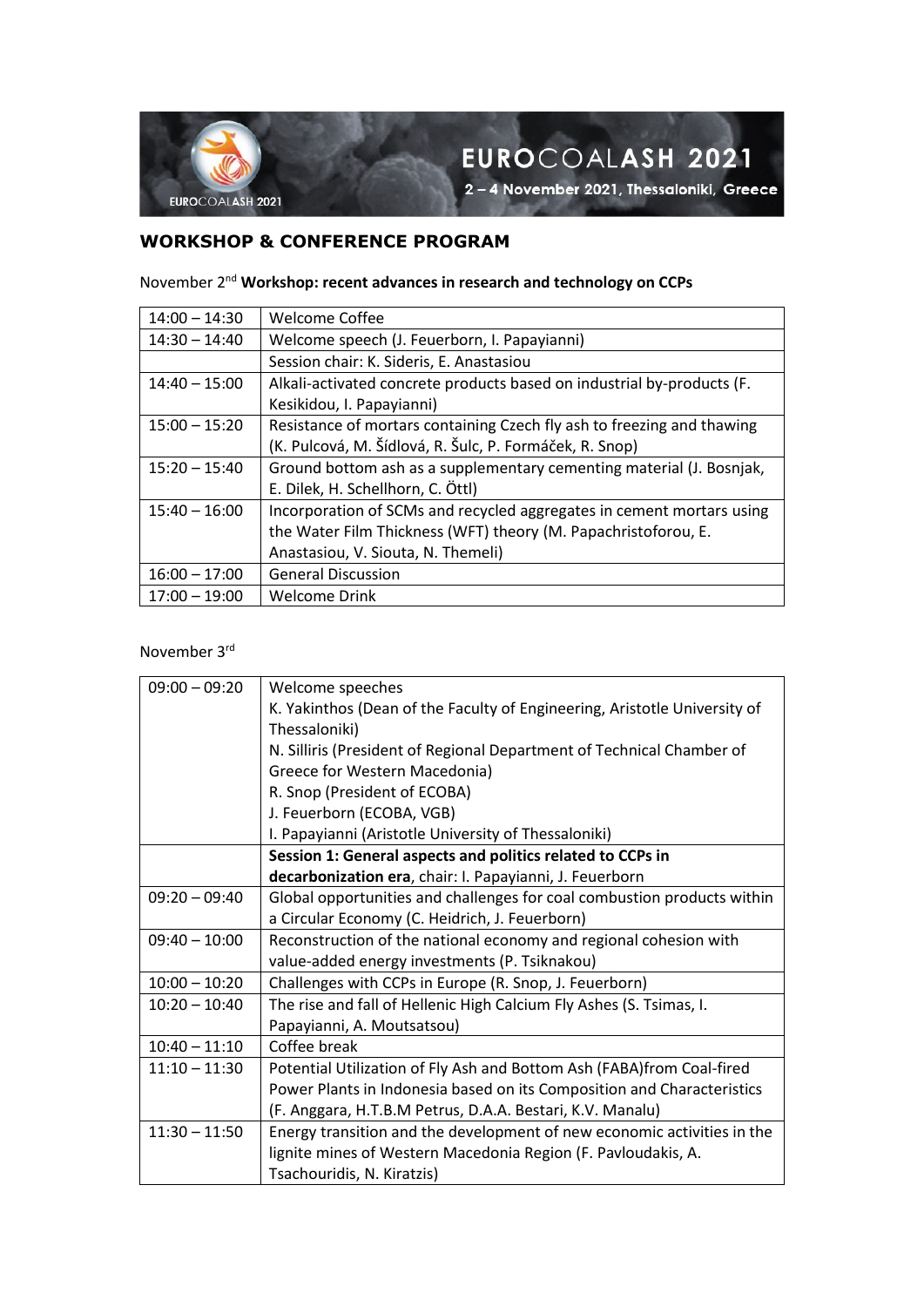| $11:50 - 12:10$ | Declining Coal-fired Generation: Challenges and Opportunities in           |  |
|-----------------|----------------------------------------------------------------------------|--|
|                 | Beneficial Use of Coal Combustion Products (B. Gallagher)                  |  |
| $12:10 - 13:00$ | Roundtable discussion with moderator: C. Heidrich, J. Feuerborn, F.        |  |
|                 | Anggara, B. Gallagher, P. Tsiknakou                                        |  |
| $13:00 - 14:30$ | Lunch break                                                                |  |
|                 | Session 2: Current availability, processing and logistics of CCPs, chair:  |  |
|                 | M.J. McCarthy, N. Bech                                                     |  |
| $14:30 - 14:50$ | Bulk Ash Logistics from India to Europe (R. Dalal)                         |  |
| $14:50 - 15:10$ | Concrete ash from deposit with little preparation (N. Bech)                |  |
| $15:10 - 15:30$ | Water Requirement and Reactivity of Wet Stored/Processed Fly Ash for       |  |
|                 | Use in Concrete (T.A. Hope, M.J. McCarthy, L.J. Csetenyi)                  |  |
| $15:30 - 15:50$ | Upgrading the properties of Fly-Ash from long-term storage, with           |  |
|                 | simultaneous drying, deagglomeration & classification using Atritor        |  |
|                 | technology (A. Rigg, S. Coley)                                             |  |
| $15:50 - 16:10$ | Exploitation of fly ash from the deposit of Megalopolis area (S. Antiohos) |  |
| $16:10 - 16:30$ | Coffee break                                                               |  |
|                 | Session 3: Legal frames and environmental issues associated with CCPs,     |  |
|                 | chair: J. Feuerborn                                                        |  |
| $16:30 - 16:50$ | Contribution of Supplementary Cementing Materials (SCM) on CO2             |  |
|                 | sequestration in concrete structures (V.G. Papadakis)                      |  |
| $16:50 - 17:10$ | Development in revision of European Standards covering CCPs (J.            |  |
|                 | Feuerborn)                                                                 |  |
| $17:10 - 17:30$ | Fly ash after SNCR denitrification and its utilisation in earthworks (F.   |  |
|                 | Kresta)                                                                    |  |
| $17:30 - 18:30$ | Roundtable discussion with moderator: N. Bech, V.G. Papadakis, J.          |  |
|                 | Feuerborn, M.J. McCarthy, C. Heidrich                                      |  |
| $20:00 - 22:30$ | <b>Dinner</b>                                                              |  |

## November 4<sup>th</sup>

|                 | <b>Session 4: Advances in</b>      | <b>Session 5: Scientific advances and</b> |
|-----------------|------------------------------------|-------------------------------------------|
|                 | processing CCPs for engineering    | evaluation of durability, chair: V.       |
|                 | applications I, chair: L. Danest   | Feldrappe, E. Badogiannis                 |
| $09:00 - 09:20$ | The Radical Option for Drying      | Role of SCMs on the development           |
|                 | PFA-Minimal Energy, Minimal        | of durable and structural                 |
|                 | Emissions (C. Every)               | lightweight concrete (M. Stratoura,       |
|                 |                                    | E. Badogiannis, V.G. Papadakis)           |
| $09:20 - 09:40$ | Initial Studies on Biomass/Coal    | Avoiding Damaging Alkali Silica           |
|                 | Ash Blends for Use as Cement       | Reaction by the Addition of Fly Ash       |
|                 | Components in Concrete (G.Z.       | - Experiences from 15 Years of Field      |
|                 | Chen, J.W. Norrie, M.J. McCarthy   | Exposure (A. Heisig, L. Urbonas, D.       |
|                 | T.D. Dyer, L.J. Csetenyi)          | Heinz, A. Machner)                        |
| $09:40 - 10:00$ | Binary blends CCP/BMA              | Internal sulfate resistance of            |
|                 | perspectives in construction       | concrete (J. von Werder, S. Simon,        |
|                 | products (L. Danest)               | B. Meng)                                  |
| $10:00 - 10:20$ | Ternary CCP binder for shotcrete:  | Assessing the Sulphate Resistance         |
|                 | from lab tests to tunnel primary   | of Concrete by a newly developed          |
|                 | lining (V. Šmilauer, R. Sovják, Š. | Performance Test Method (V.               |
|                 | Pešková, R. Šulc, F. Škvára, M.    | Feldrappe, A. Ehrenberg)                  |
|                 | Šídlová, R. Snop, P. Růžička)      |                                           |